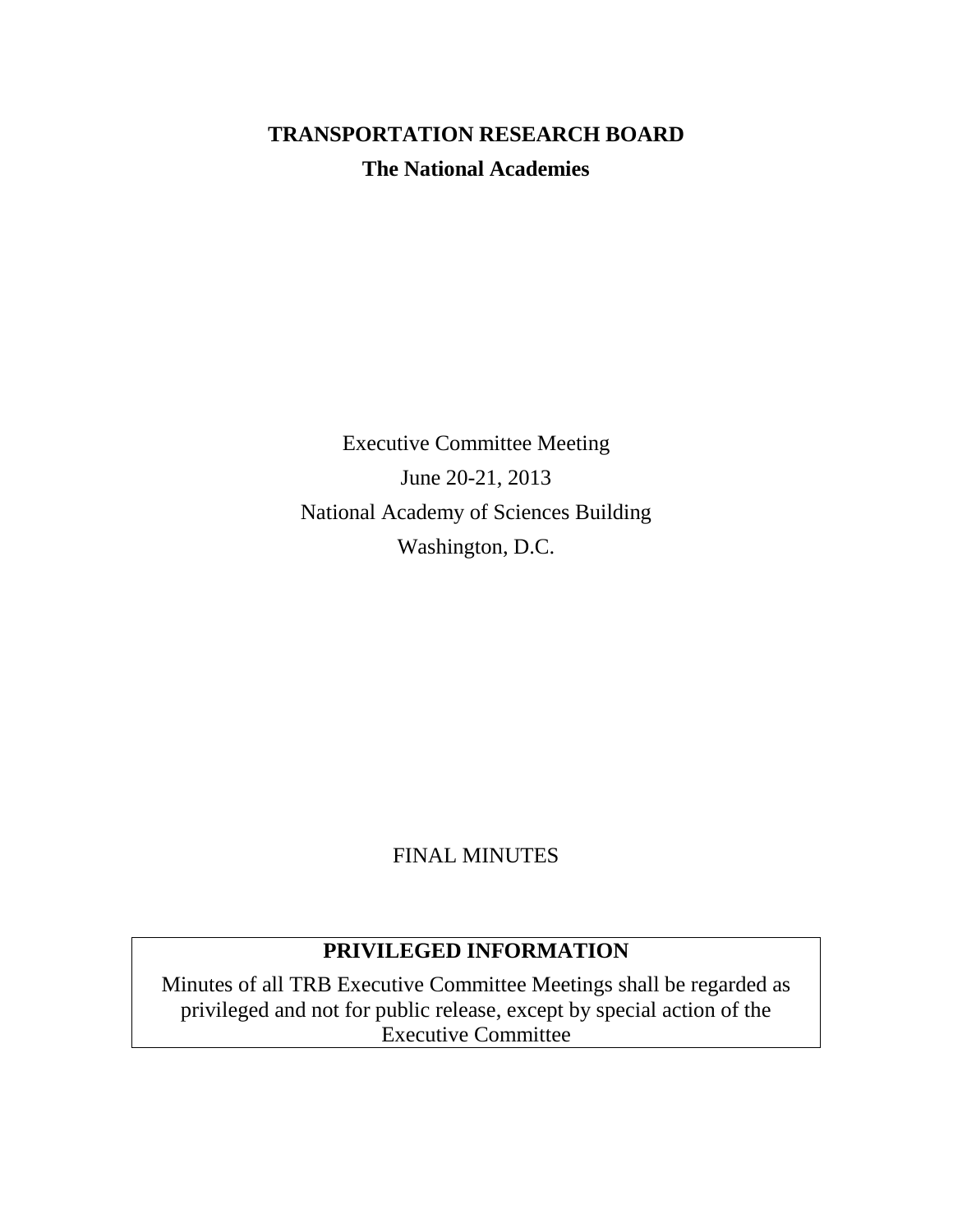#### TRANSPORTATION RESEARCH BOARD **Executive Committee Meeting and Policy Session Discussion Minutes** June 20-21, 2013 Lecture Room - National Academy of Sciences Building Washington, D.C.

#### **Table of Contents**

| POLICY SESSION: NEW INFORMATION AND TELECOMMUNICATION TECHNOLOGY              |  |
|-------------------------------------------------------------------------------|--|
| APPLICATIONS TO TRANSPORTATION: OPPORTUNITIES AND CHALLENGES (PART 1 OF 2) 15 |  |
|                                                                               |  |
|                                                                               |  |
| POLICY SESSION: NEW INFORMATION AND TELECOMMUNICATION TECHNOLOGY              |  |
| APPLICATIONS TO TRANSPORTATION: OPPORTUNITIES AND CHALLENGES (PART 2 OF 2) 15 |  |
|                                                                               |  |
|                                                                               |  |
|                                                                               |  |
|                                                                               |  |
|                                                                               |  |
|                                                                               |  |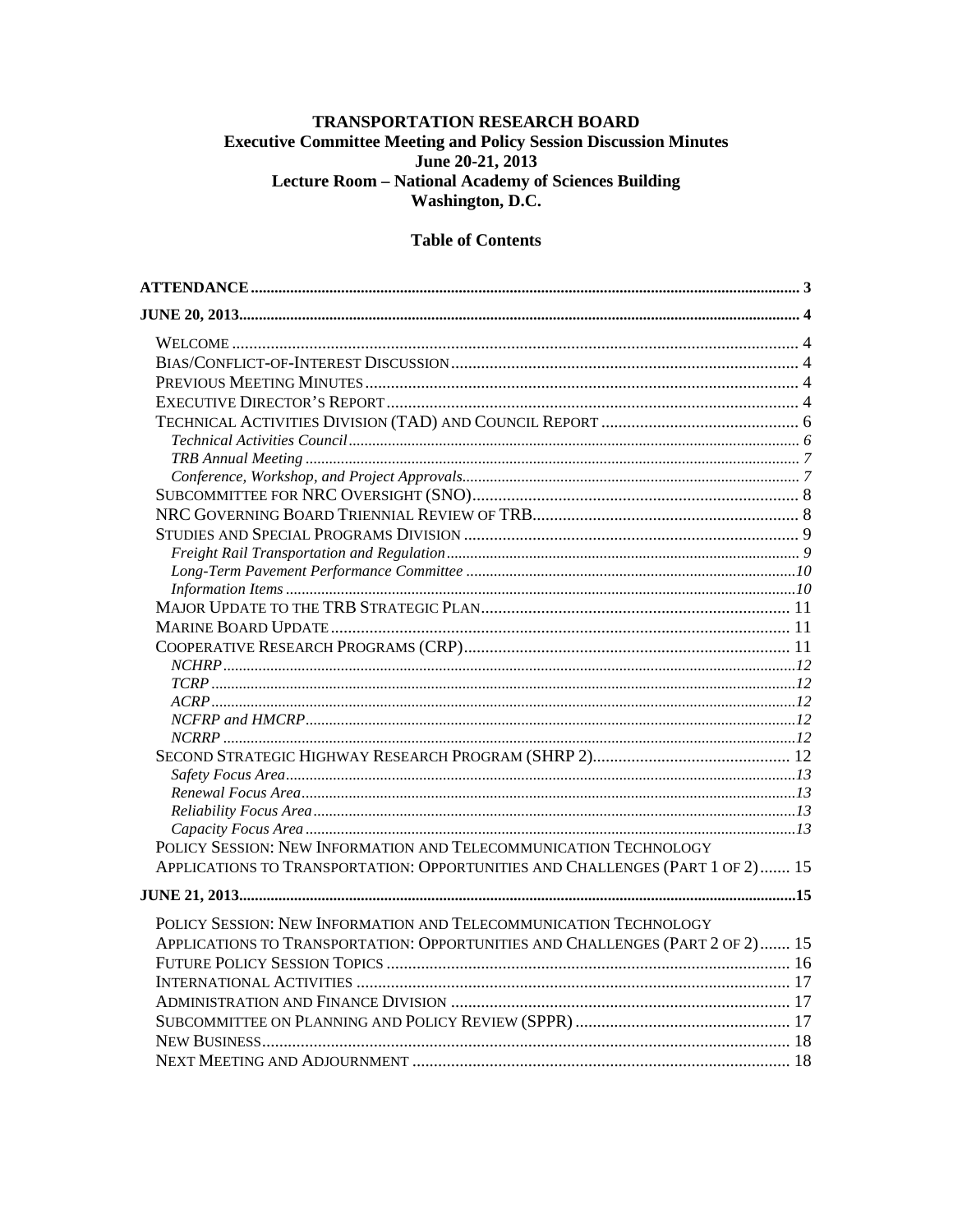#### **TRB Executive Committee Meeting Attendance June 20-21, 2013 Washington, D.C. Attendance**

#### <span id="page-2-0"></span>**EXECUTIVE COMMITTEE TECHNICAL ACTIVITIES COUNCIL**

| Deborah Butler | Chair      | Katherine Turnbull | Chair |
|----------------|------------|--------------------|-------|
| Kirk Steudle   | Vice Chair | James Thiel        |       |
|                |            | Thomas Wakeman     |       |

Victoria A. Arroyo Scott Bennett **GUESTS** Rebecca M. Brewster Ex Officio Susan Hanson Venkatesh Narayanamurti Chris T. Hendrickson Jeffrey D. Holt Gary LaGrange Sandra Rosenbloom James Corbett<br>
Kumares C. Sinha David Greene Kumares C. Sinha Joseph Szabo Amy Myers Jaffe Daniel Sperling Matt Miyasato Gary Thomas Paul Trombino \*by phone **TRB STAFF** Barry Wallerstein Ex Officio Phillip Washington Cindy Baker Bud Wright Ex Officio Ann Brach Gregory Winfree Ex Officio Karen Febey

#### **MARINE BOARD CHAIR** Stephen Godwin

Thomas M. Leschine Christopher Jenks

James M. Crites Bill Bronrott Federal Motor Carrier Safety John T. Gray, II Ex Officio Administration John Halikowski Kevin Knight U.S. Army Corps of Engineers Michael Hancock Walt Kulyk Federal Transit Administration Steve Heminger Jeffrey Paniati Federal Highway Administration Ellen Partrige Research and Innovative Technology Administration Michael P. Lewis Todd Riley Maritime Administration<br>
Joan McDonald Man Shellabarger Federal Aviation Administration Federal Aviation Administration Michael P. Melaniphy Jarrett Stoltzfus Federal Transit Administration Steven Palmer Michael Trentacoste Federal Highway Administration Lucy Priddy John Tunna Federal Railroad Administration Peter Rogoff Ex Officio Matt Welbes Federal Transit Administration

Kimberly Fisher Russell Houston Lisa Marflak Mark Norman Thomas Palmerlee Suzanne Schneider Robert Skinner Gary Walker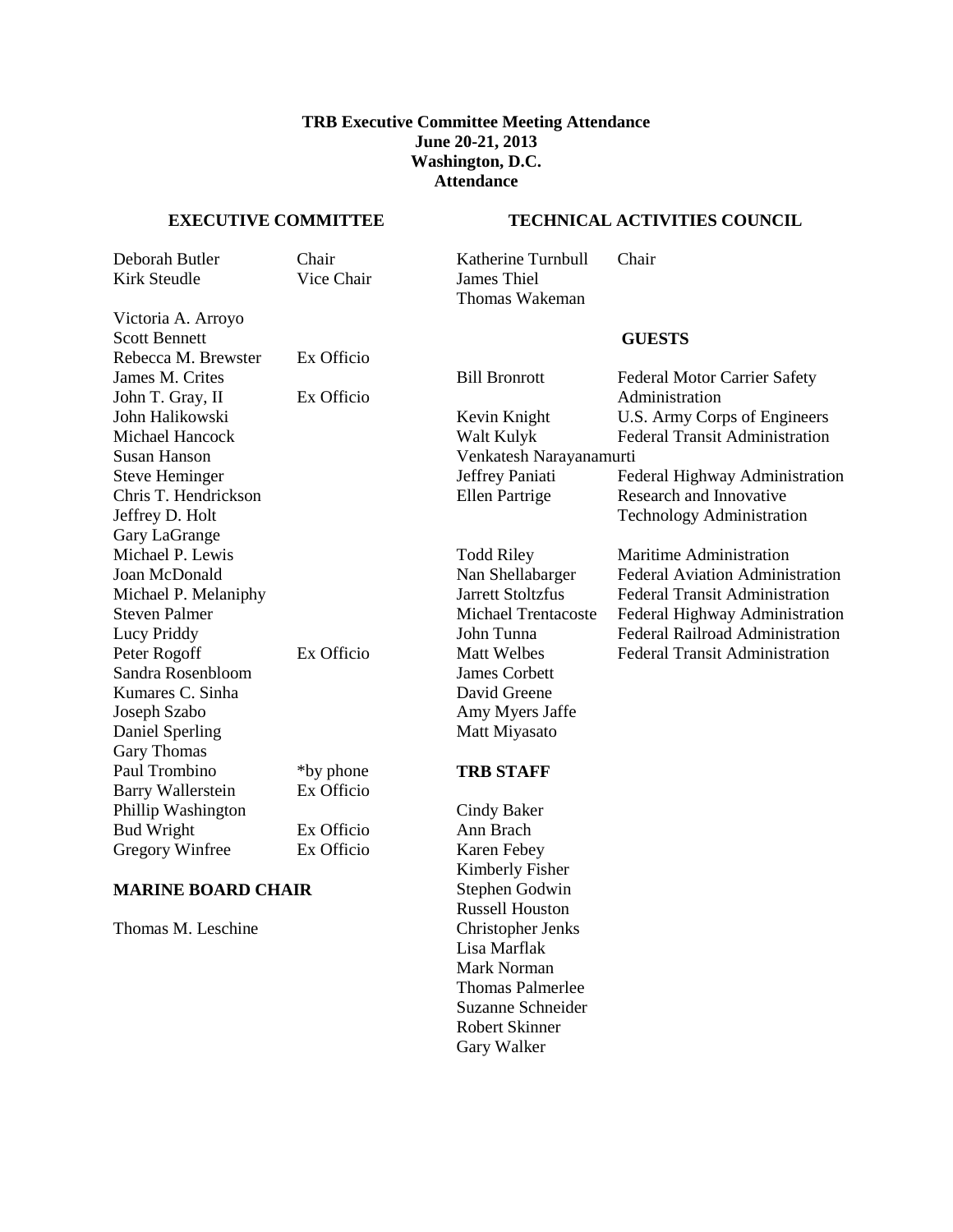#### **TRANSPORTATION RESEARCH BOARD Executive Committee Meeting and Policy Session Minutes June 20-21, 2013**

#### **Washington, D.C.**

<span id="page-3-0"></span>*Highlighted areas indicate Executive Committee action.*

#### **June 20, 2013**

#### <span id="page-3-1"></span>**Welcome**

Transportation Research Board Executive Committee Chair Debra Butler called the meeting to order at approximately 8:30 a.m. Chair Butler welcomed everyone in attendance and recognized incoming and outgoing members of the Executive Committee. Self-introductions were made.

#### <span id="page-3-2"></span>**Bias/Conflict-of-Interest Discussion**

A bias/conflict-of-interest discussion was held, in which members of the Executive Committee were given the opportunity to disclose potential biases or conflicts of interest they could have related to areas that might be discussed at this or future Executive Committee meetings. No members reported any conflicts of interest related to the Executive Committee's duties.

#### <span id="page-3-3"></span>**Previous Meeting Minutes**

The minutes of the January 16-17, 2013, meeting of the Executive Committee were approved as submitted.

#### <span id="page-3-4"></span>**Executive Director's Report**

Bob Skinner provided a report on a number of items concerning TRB as detailed in the Executive Director's Report (page 18 of the electronic agenda). During his presentation, Mr. Skinner highlighted the following:

- Critical Issues in Transportation, Triennial Review, and the Strategic Plan:
	- o The latest *Critical Issues in Transportation* publication has been in the draft revision process for the past 6 months and is nearing completion.
	- o The Triennial Review Visiting Committee recently submitted a comprehensive and thoughtful report about TRB, which includes recommendations for follow-through by TRB and the NRC. The Triennial Review Visiting Committee was appointed by Ralph Cicerone, the National Research Council (NRC) Chairman and National Academies of Sciences (NAS) President.
	- o With the completion of the *Critical Issues in Transportation* and recommendations from the Triennial Review Committee, TRB and the Subcommittee on Planning and Policy Review (SPPR) would like to revisit updating TRB's Strategic Plan.
- Funding for the Cooperative Research Programs (CRPs):
	- o Chris Jenks will discuss that FY 2013 funding is in place. Funding for each program is either in place or being released incrementally at expected levels, with the exception of the Transit Cooperative Research Program (TCRP).
	- o TCRP funding will be \$3.5 million in FY 2013, which is a substantial decrease from the \$8- 10 million range that the program has received in past years. TRB can manage this reduction efficiently.
- Naturalistic Driving Study Database:
	- o 2,000 vehicles are instrumented to record driver behavior and interactions with the vehicle and roadway geometry. The recordings capture videos of what drivers see, the number of occupants in the vehicle, what's going on in a driver's lap, and detect blood alcohol records.
	- o This study is a \$60 million investment.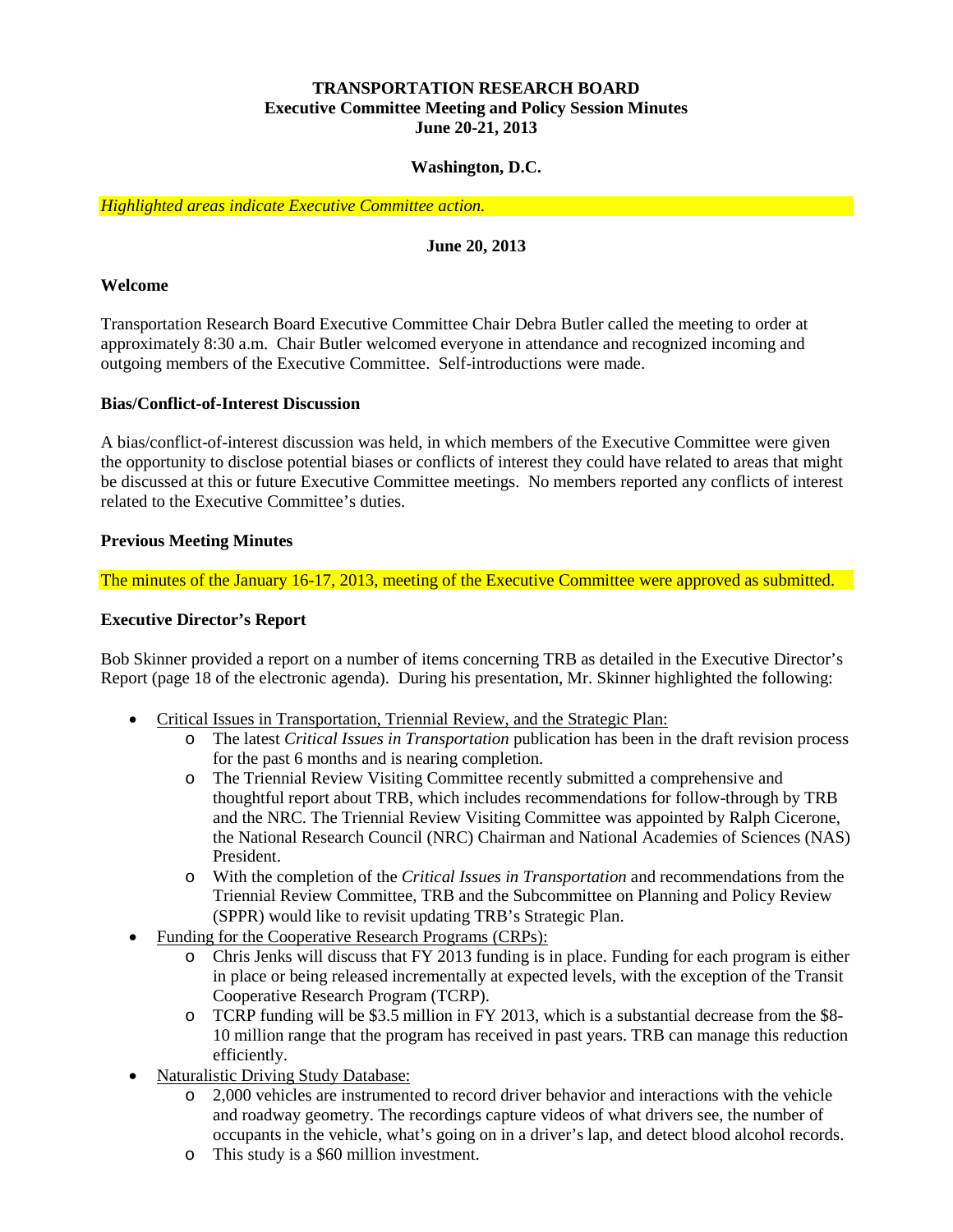- o The amount of data received thus far is 2.7 petabytes. TRB expects to collect 4 petabytes of information.
- o A special committee chaired by Joe Schofer is providing advice to the Federal Highway Administration (FHWA), the American Association of State Highway and Transportation Officials (AASHTO), and other interested parties on issues associated with the long-term ownership, maintenance, and availability of the database once TRB's current mission is complete.
- o Virginia Tech has agreed to host the data for the next five years, and the National Academies has agreed to be the owner during that time. FHWA and AASHTO support this five-year concept.
- Policy Studies:
	- o A study looking at the impacts of transportation infrastructure projects intended to stimulate the economy in response to recessions is now in review and nearing public release.
	- o A study examining intercity passenger transportation with the aim of explaining the advantages and disadvantages of the various intercity modal options for one-way distances of 100 to 500 miles including high speed rail and intercity bus is about midstream in the study process.
	- o The U.S. Department of Transportation has requested that TRB proceed with a congressionally requested study that will examine the economic conditions of the freight railroads, rail rates, and future roles for the Surface Transportation Board. This request was mentioned in the 2005 Safe, Accountable, Flexible, Efficient Transportation Equity Act: A Legacy for Users (SAFETEA-LU) to look at the economic conditions of freight railways; however money was not appropriated for this study in 2005.
- Sharon D. Banks Award for Humanitarian Leadership in Transportation:
	- o The award, which is presented biennially, recognizes recipients that have a documented record of innovative and successful humanitarian leadership in areas such as the education, training, and mentoring of transportation professionals; community-sensitive transportation facilities and services; and other people-oriented initiatives that bring together individuals of diverse backgrounds in the pursuit of excellence.
	- o Chair Butler has appointed a selection committee, and they plan to coordinate via conference calls.
	- o The selection committee may not know some or many people nominated for this award.
	- o The nomination deadline is August 31, 2013. The announcement is enclosed in the meeting agenda packet, and everyone is encouraged to spread the word about nominations.
- Minority Student Fellows Program:
	- o The Minority Student Fellows Program is now permanent and in its fifth year.
	- o The program received approximately \$4,000 from check box added to the TRB Annual Meeting registration form.
	- o The program has grown to include 15 eligible universities.
	- o Twelve students are expected to participate in the 2014 TRB Annual Meeting.
	- The program has had 30 students in the past four years. Survey results of past program participants found unanimous agreement that the Minority Student Fellows Program is useful and increases interest in both TRB and transportation-related careers.
	- o An article highlighting the program will be available in May/June TR News.
	- o Mr. Skinner encouraged more organizations and agencies to become involved in sponsoring the program.
- NAS Leadership Transition:
	- o Dr. Charles (Chuck) Vest is completing a six-year term as President of the National Academy of Engineering. Dr. C. Daniel (Dan) Mote, past president of the University of Maryland, will succeed Dr. Vest on July 1, 2013.
- NAS Gulf of Mexico Program:
	- o As part of the settlement for the 2010 Deepwater Horizon disaster, BP and Transocean will be donating a total of \$500 million to NAS over the next five years to support studies and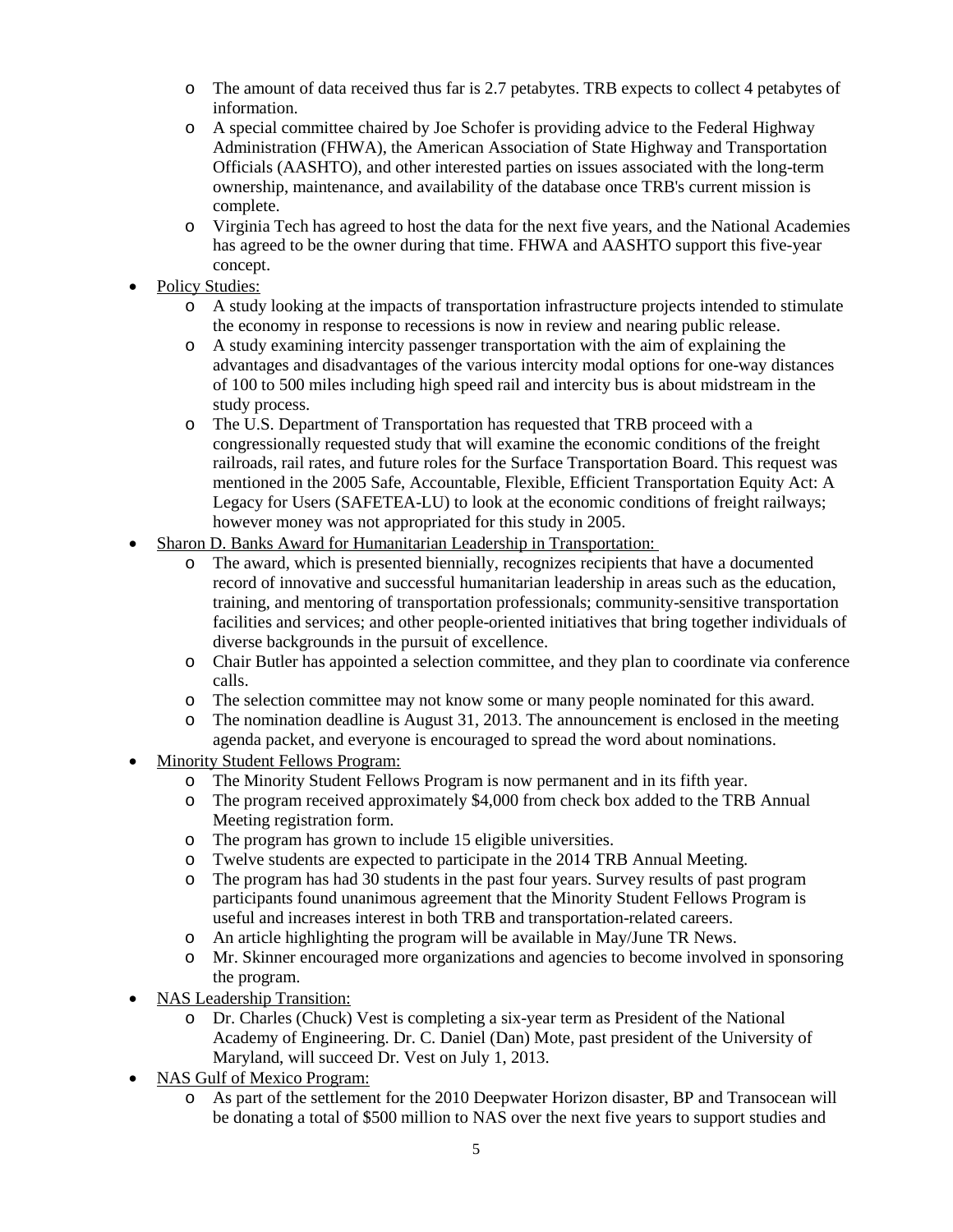monitoring initiatives related to environmental issues. This money must be spent during the next 30 years.

- o An advisory group has been formed to map out a direction of the program. Once there is a clear strategic vision for the program, the advisory group will dissolve and the program will transition to the guidance of a permanent board within the NAS.
- o TRB's connection to the Gulf of Mexico Program is through the Marine Board. The Marine Board has provided input to the advisory group, and has suggested including more experts with drilling experience to balance out the scientists and health care professionals involved.
- TRB Overall Budget:
	- o At the January meeting, Mr. Skinner reported that the National Research Council anticipated a 3 percent decline in its budget compared with 2012 in the "regular" or "direct" portion of the budget, which excludes pass-through funds (such as CRP and SHRP 2 contracts) and which generates the bulk of the indirect funds that support the institution.
	- o Unfortunately, the figures for the first quarter reflected a sharper decline of 6 percent.
	- o While some of the lost ground may be made up in the remainder of the year, sequestration and funding uncertainty throughout the federal government are clearly playing a role in this decline, and there is little likelihood that this situation will turn around soon.
	- o If this trend continues, our overhead rates will soar.
	- o TRB is going through a process to reduce indirect spending, which includes a reduction in our support units and governance structure.
- 2014 Executive Committee Summer Meeting:
	- o Mr. Skinner proposed to stay in D.C. at the NAS Building for the 2014 Executive Committee summer meeting, particularly given the ability of federal employees to participate in the D.C. area.
	- o The Beckman Center, located on campus of University of California, Irvine, may be an option for the 2015 summer meeting, but Mr. Skinner proposed that the committee reassess the location for the 2015 meeting in 2014.
- Media Coverage: Selected reprints of articles that mention TRB studies and other activities are included in the agenda packet.
- Recognition of Dr. Suzanne Schneider:
	- o TRB awarded Dr. Schneider with a plaque commemorating her service with the TRB Executive Committee and her years of service with TRB.
	- o Dr. Schneider will retire in September 2013, after serving a 27-year career with TRB.

#### <span id="page-5-0"></span>**Technical Activities Division (TAD) and Council Report**

Katherine Turnbull, Lucy Priddy, and Mark Norman reported on activities of the Technical Activities Council (TAC) and Technical Activities Division as detailed in their report (page 34 of the electronic agenda). Their presentations highlighted the following:

#### <span id="page-5-1"></span>Technical Activities Council

The TAC met on June 18-19, 2013, immediately preceding the Executive Committee Meeting, and discussed the following:

- The TAC held a dialogue with the Research and Development Directors of TRB Sponsor Agencies.
- Dr. Turnbull stated that the TAC could provide input to TRB's strategic plan, and stated that committees are interested in providing input into the publication *Critical Issues in Transportation*.
- Dr. Turnbull announced that a selection has been made for the 2014 Thomas B. Deen Distinguished Lecture. [On June 21, Dr. Turnbull announced that Joe Schofer of Northwestern University has been selected for this honor, after Dr. Schofer accepted the nomination.]
- The TAC discussed ways to make the 2015 TRB Annual Meeting transition to the D.C. Convention Center seamless and transparent.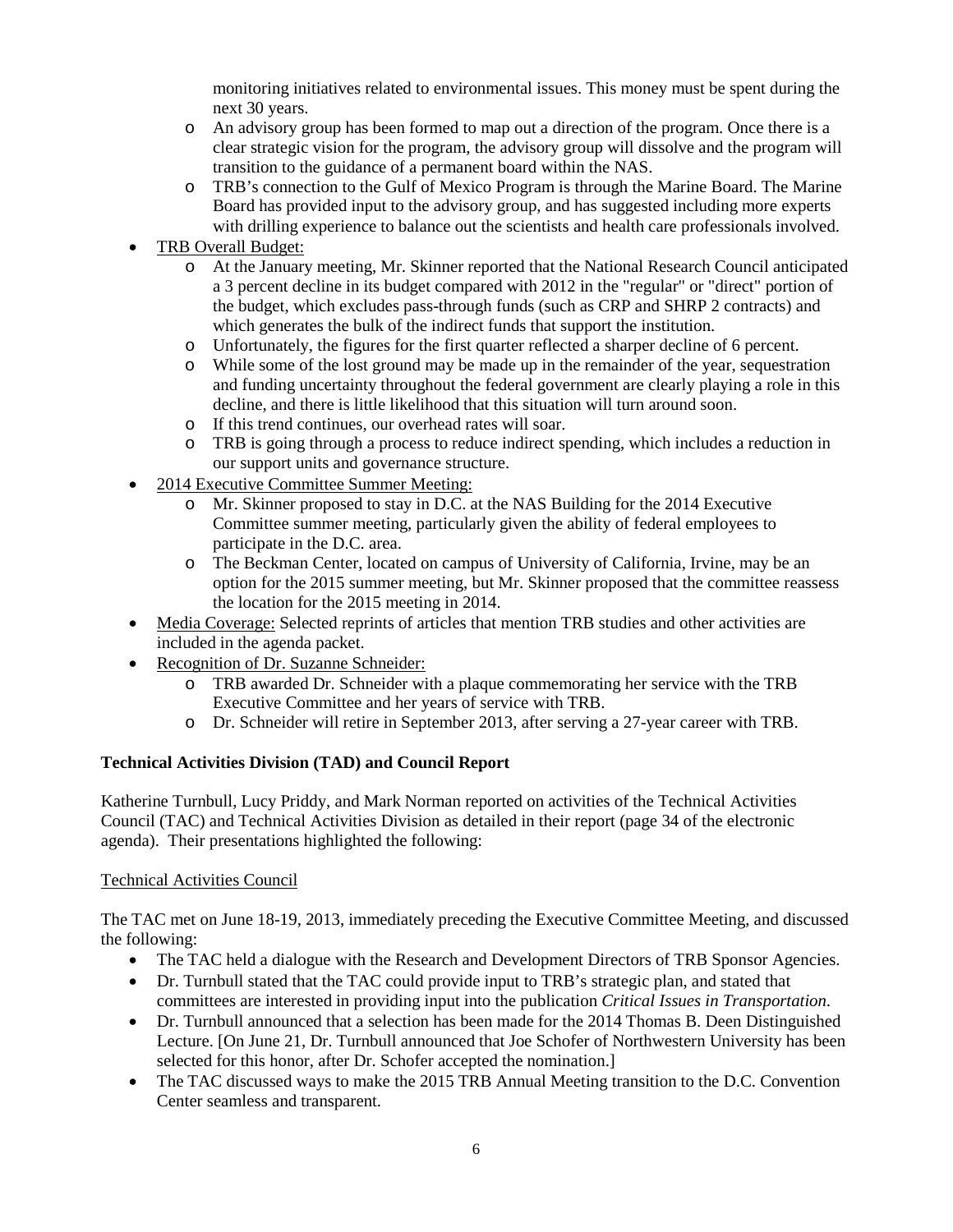- Ms. Priddy highlighted activities of the Young Members Council (YMC), which consists of a representative from each of the 11 TAC Groups and the YMC Chair:
	- o The YMC is currently leading an effort to develop a mentorship program. The council has developed guidance and tools for committees across TRB, and will be piloting the program this year.
	- o The YMC has established the TRB Outstanding Young Member Award. This award was created to recognize exceptional young member service to TRB and achievements in transportation research, policy, or practice. The inaugural award was provided in 2013 to Stephanie Camay.
	- o The YMC is also working on developing online and printed resources for young members. The YMC GroupSite is an online community that has more than 280 registrants since June 1, 2013. A New and Young Members Guide is currently in development, and will provide valuable information to new committee members.

#### <span id="page-6-0"></span>TRB Annual Meeting

- Mark Norman reported that the 2013 Annual Meeting broke several previous records:
	- More than 11,700 registrants attended the 2013 TRB Annual Meeting, breaking the previous record of 11,000 set in 2012.
	- o 4,800 papers were received for review by the August 1 deadline, breaking the record of 4,200 papers set in 2012.
	- o 750 sessions and workshops were developed and presented during the meeting.
	- o Other highlights of the TRB Annual Meeting include the new "app" for smartphones and mobile devices. More than 6,000 individuals downloaded the app.
- The 2014 Annual Meeting will take place January 12-16, 2014 at the Connecticut Avenue Collection hotels in Washington, D.C.
	- o The spotlight theme is "Transportation Research: Celebrating our Legacy and Anticipating our Future."
	- o Standing committees are submitting information highlighting the most notable research achievements over the past decades.
	- o Paper submissions for the 2014 meeting are due August 1, 2013.
		- In recognition of the White House Office of Science and Technology Policy, the paper submission website will ask authors if their research was funded with federal funds.
	- o The Marriott Wardman Tower will be turned into condominiums this year and will no longer be part of the Marriot Wardman Park hotel, which will reduce capacity at this venue.
- The 2015 Annual Meeting venue will change from the Connecticut Avenue Collection hotels to the D.C. Convention Center and Marriott Marquis Hotel in Downtown D.C.
	- o Contracts are being negotiated and executed. Hotels with signed contracts are providing the Annual Meeting attendees with the Federal Government Per Diem rate. The other hotels will probably fall in line to be competitive.
	- o TRB has set up staff teams in five areas to plan for the transition, and they'll develop recommendations in the next month or two. State and federal sponsors will be able to provide input into the transition recommendations.
	- o The Committee of History prepared an article for the TR News about the history of the Annual Meeting.

<span id="page-6-1"></span>Conference, Workshop, and Project Approvals

- Global Sustainability, Local Transportation Solutions (Sponsor)
	- o Date: Spring, 2015
	- o Location: To be determined
- AASHTO GIS for Transportation Symposium (Cosponsor)
	- o Date: Spring 2014
	- o Location: Burlington, VT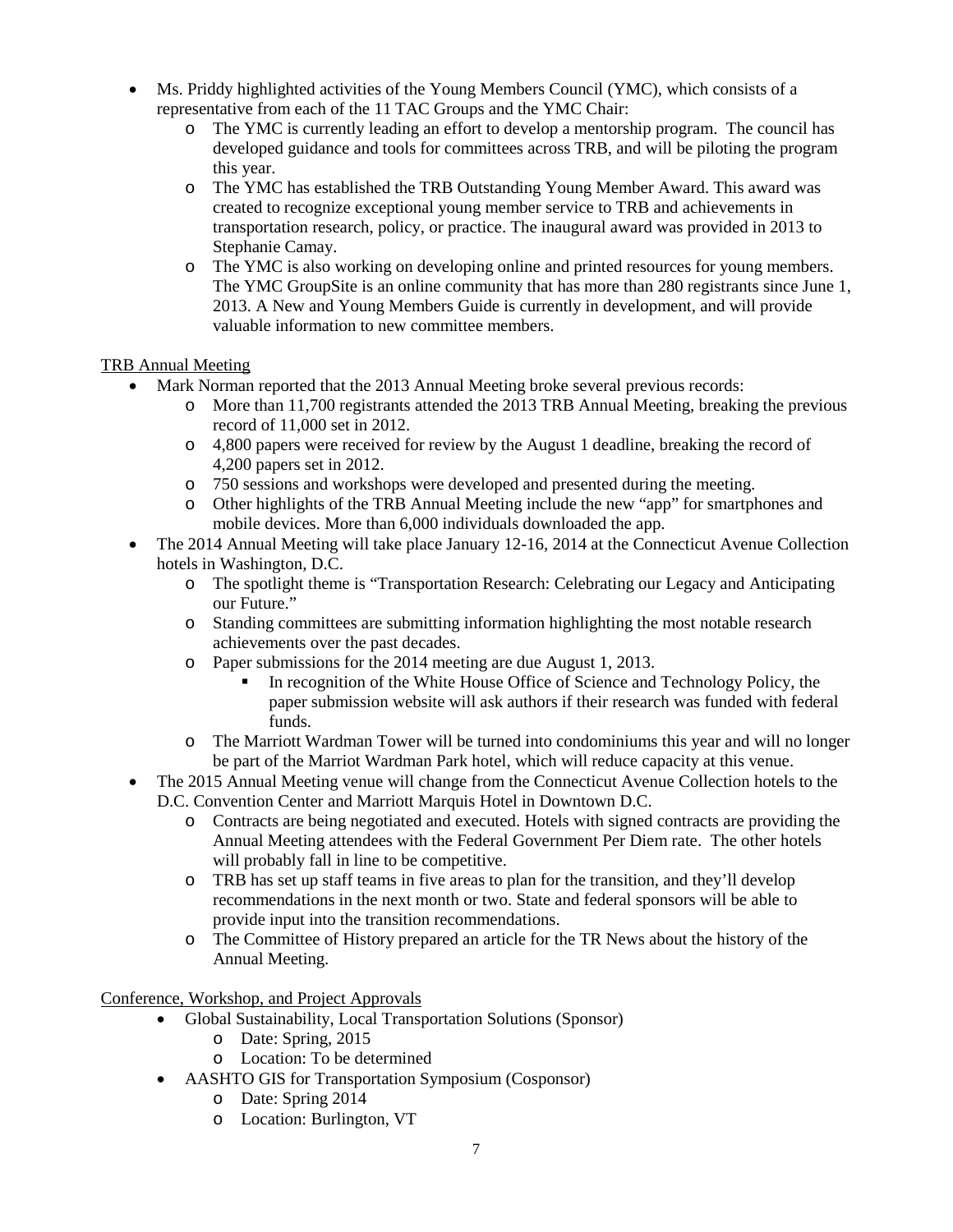#### These conferences were approved.

#### <span id="page-7-0"></span>**Subcommittee for NRC Oversight (SNO)**

Susan Hanson, chair of the SNO, described the role and background of the SNO and some of its oversight activities, including its efforts to support the broadening of the representation of minorities and women on TRB committees and panels as detailed in the SNO report (page 46 of the electronic agenda book). The SNO has reviewed a diverse set of topics, and the reports remain high-quality products.

#### <span id="page-7-1"></span>**NRC Governing Board Triennial Review of TRB**

Dr. Hanson and Mr. Skinner discussed the NRC Governing Board Triennial Review of TRB. The results of the review are included in the electronic agenda book, beginning on page 56.

As a part of the NAS, the NRC Governing Board has determined that each unit be reviewed every three years. TRB was reviewed in 2013. The review process includes an external review committee of four distinguished members of the NAS or the National Academy of Engineering (NAE). The review committee consisted of:

- Anita Jones: former Director of Defense Research and Engineering at the U.S. Department of Defense and current Professor Emerita at the University of Virginia. Dr. Jones is a member of the NAE and chaired this review committee.
- David Daniel: President of the University of Texas at Dallas. Dr. Daniel is a member of the NAE.
- Lou Lanzerotti: Distinguished Research Professor at the New Jersey Institute of Technology. Dr. Lanzerotti is a member of the NAE.
- Joe Schofer: Professor of Civil and Environmental Engineering and Associate Dean of the Robert R. McCormick School of Engineering and Applied Science at Northwestern University. Dr. Schofer is a TRB Committee Member.

Two of the Triennial Review Committee members were knowledgeable about some aspects of the TRB, while the other two members were relatively unacquainted with TRB. The report that they produced provides an objective narrative about the value that TRB's role plays in the transportation community, while including recommendations on how to improve various aspects of the organization. TRB will report to the NRC Governing Board in November with an update on the status of implementing the report's recommendations.

Mr. Skinner highlighted the Triennial Review Report recommendations, which included:

*Recommendation 1*: Succession planning for senior leadership positions appears to be neither urgent nor (at this stage) well planned.

Mr. Skinner explained that TRB is a unique organization, and promotions at the very senior level are best made internally. Succession planning should be addressed. A large fraction of staff are nearing retirement. To address attrition, TRB has moved some retiring staff to half-time, and overlapped staff to help newer employees learn those jobs. TRB expects additional contraction after the SHRP 2 phases out around the March 2015 timeframe. Additionally, the overall volume of CRP work is declining, so it's expected that natural attrition will occur.

*Recommendation 2*: The TRB should be proactive in seeking out and including more National Academy members in TRB activities, particularly in policy study venues, with emphasis on attracting National Academy member volunteers who are expert in technologies that will deliver future functionality in the transportation sector.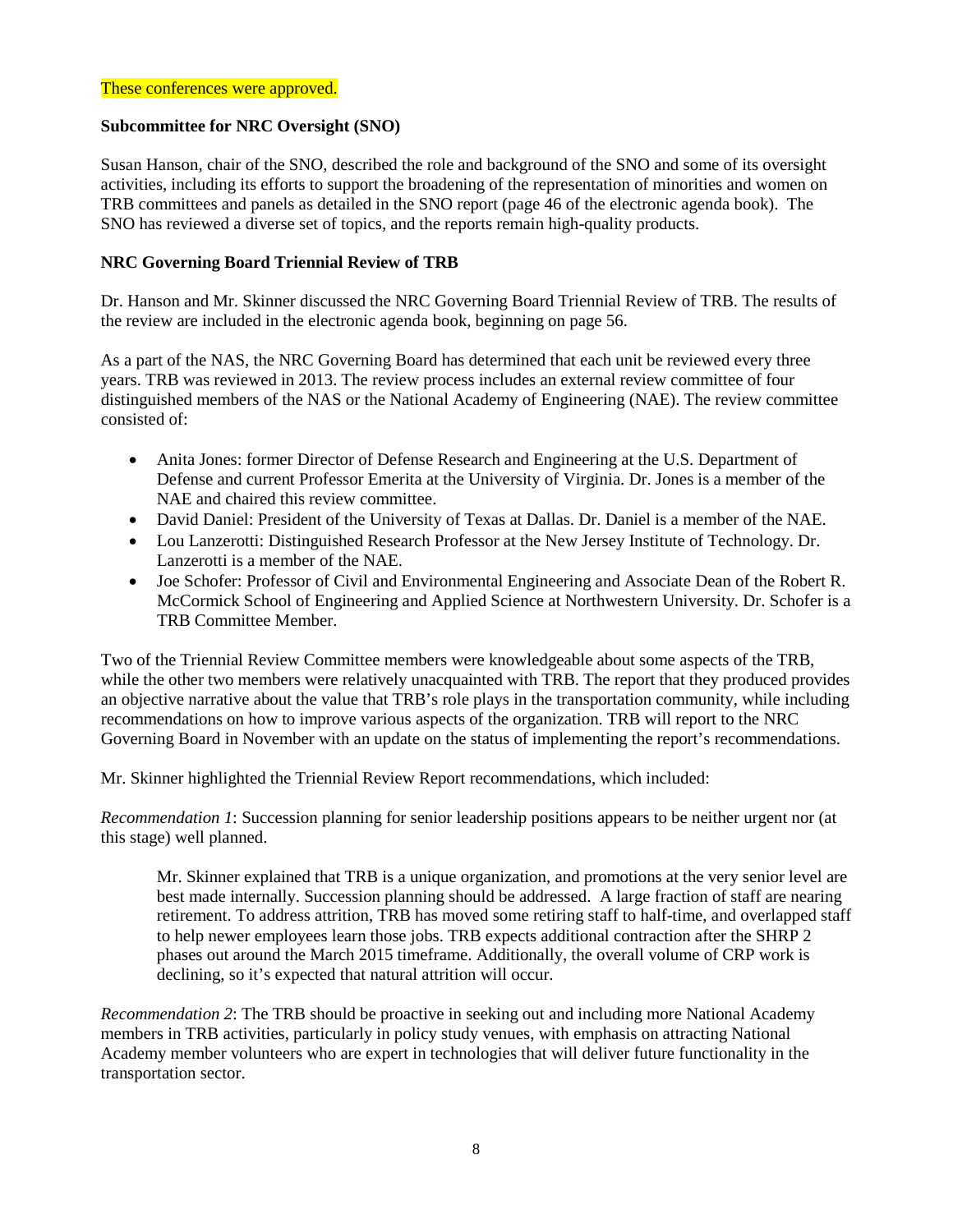Mr. Skinner stated that NAE members have not been as involved with TRB as in decades past. The median age of NAE members primarily concerned with transportation is around 80 years old. Nonetheless, TRB will try to include more academy members. Other academies such as the National Academy of Science and the Institute of Medicine do not overlap with TRB as much as the NAE.

*Recommendation 3*: The Publication Board for the *Transportation Research Record (TRR)* should continue to evaluate and evolve the journal by benchmarking it against competing journals, increasing rankings, increasing citation ratings, perhaps transitioning to an all-electronic journal, and reducing the time from submission to publication.

Mr. Skinner remarked that the TRR Editorial Board will explore this recommendation.

*Recommendation 4*: It may be possible to accelerate the publication cycle for some papers, and to offer potential authors an outlet for important publications at any time, if there is a separate track for considering papers submitted outside the normal annual-meeting process.

Mr. Skinner explained that all papers are currently accepted on August 1 of each year, and then parsed out to committees to be reviewed. One of the factors that led to an annual August 1 deadline is the work that it takes our volunteers to review papers. The volunteers know that, at a particular time of year, they'll be spending several hours reading and reviewing papers. However, they only have to go through this effort once a year.

*Recommendation 5*: The TRB should revise and update a strategic communications plan to consider ways to communicate more effectively to promote better cross-fertilization of ideas across the TRB units and ways to communicate more effectively with other NRC and National Academies units, especially to encourage people not yet involved with TRB to become more engaged in the organization's activities.

*Recommendation 6*: TRB research programs would be well served by sharper and more comprehensive tracking of the impacts of the research.

*Recommendation 7*: The TRB, and the National Academies, should both rationalize their information infrastructures, and not treat them as a collection of applications chosen with little regard to one another and how the overall information service is being delivered.

Mr. Skinner mentioned that the committee was impressed with the software that TRB uses to manage the papers, records, and other items. However, they thought TRB should do more to manage information in a strategic sense. The NAS does not have an overarching strategic plan.

*Recommendation 8*: The TRB should pursue its adoption of the Aptify volunteer engagement management application, exercising discipline over adaptations of it so as to emerge with a best-of-breed system that supports modern business practices.

#### <span id="page-8-0"></span>**Studies and Special Programs Division**

Mr. Godwin noted that the Studies and Special Programs Division report (page 74 of the electronic agenda book) provides an overview of pending studies, potential studies, policy studies under way, and reports completed in 2013.

Mr. Godwin asked for the Executive Committee's approval of the following two self-initiated studies, as recommended by the SPPR:

#### <span id="page-8-1"></span>Freight Rail Transportation and Regulation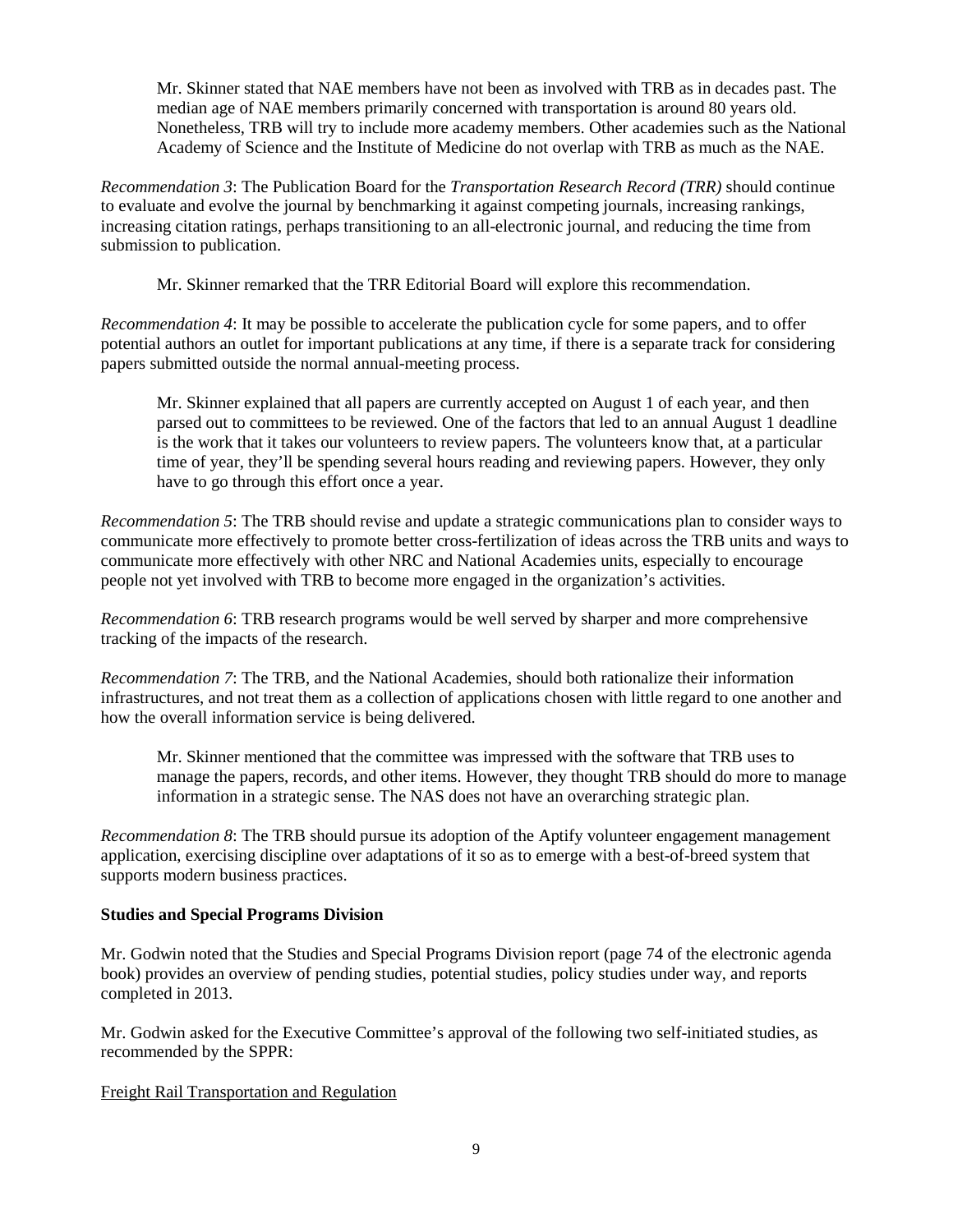Mr. Godwin directed the committee to page 76 of the agenda book to review the proposed study on freight rail transportation and regulation. This study would provide recommendations on set of complex and controversial issues:

- Railroad service levels, service quality, and rates
- Projected demand for freight transportation over the next two decades and the constraints limiting the railroad's ability to meet that demand
- Public policy success in balancing the needs of railroads to earn adequate returns with those of shippers for reasonable rates and adequate service
- The future role of the Surface Transportation Board (STB).

The interest for this study was likely initiated by shippers who have contacted Congress. The shippers believe that they are being held captive to individual railroads and/or paying excessive rates. Additionally, the shippers believe that the STB lacks responsiveness to their concerns.

After hearing these concerns, Congress requested the study as a part of SAFETEA-LU transportation authorization of 2005. The Executive Committee debated and approved project in 2005, but circumstances changed. The U.S. Department of Transportation declined to fund the \$1.8 million study, so it was not completed at that time. Recently, Senator Rockefeller added language to the FY 2012 appropriations to fund study at \$1 million.

Mr. Godwin met with **Appropriations Committee staff members/Senator Rockefeller's staff members** on the hill to determine if the study still needed to be completed. He mentioned to staffers that this study would be challenging for TRB given that there is a one year timeframe to complete the request; it would be difficult to identify knowledgeable experts free of conflicts of interest; and, the study would place heavy demands on existing TRB staff. While these limitations were recognized by congressional staff, they concluded that the study must be done.

This study was approved by the Executive Committee with one "nay" vote from John Halikowski. Mr. Halikowski stated that the study should be re-scoped given the amount of time that has passed since the request was first authorized.

#### <span id="page-9-0"></span>Long-Term Pavement Performance Committee

Mr. Godwin directed the committee to page 87 of the agenda book to review the continuation of the Long-Term Pavement Performance Committee (LTPP).

A TRB committee has been advising FHWA and AASHTO about the conduct of the LTPP project since 1992. The study is collecting data and analyzing 2,500 in-service highway pavements in the United States and Canada. Approximately 200-300 sites are still collecting data. The NRC requires on-going committees to be reviewed every three years.

#### The continuation of the committee was approved by the Executive Committee.

#### <span id="page-9-1"></span>Information Items

#### Offshore Regulatory Policy and Real-time Monitoring:

Mr. Godwin directed the committee to page 82 of the agenda book for background information on this project. This work builds on prior and ongoing work conducted by TRB and Marine Board projects for the Bureau of Safety and Environmental Enforcement (BSEE). Since the Deepwater Horizon oil spill, BSEE is seeking guidance with regard to opportunities made possible by real-time monitoring technologies. The committee will:

- Identify proposed expansions in BSEE's regulatory oversight to improve offshore industry safety;
- Identify, as appropriate, the types, and minimum capabilities of real-time monitoring technologies required for BSEE to adopt such options;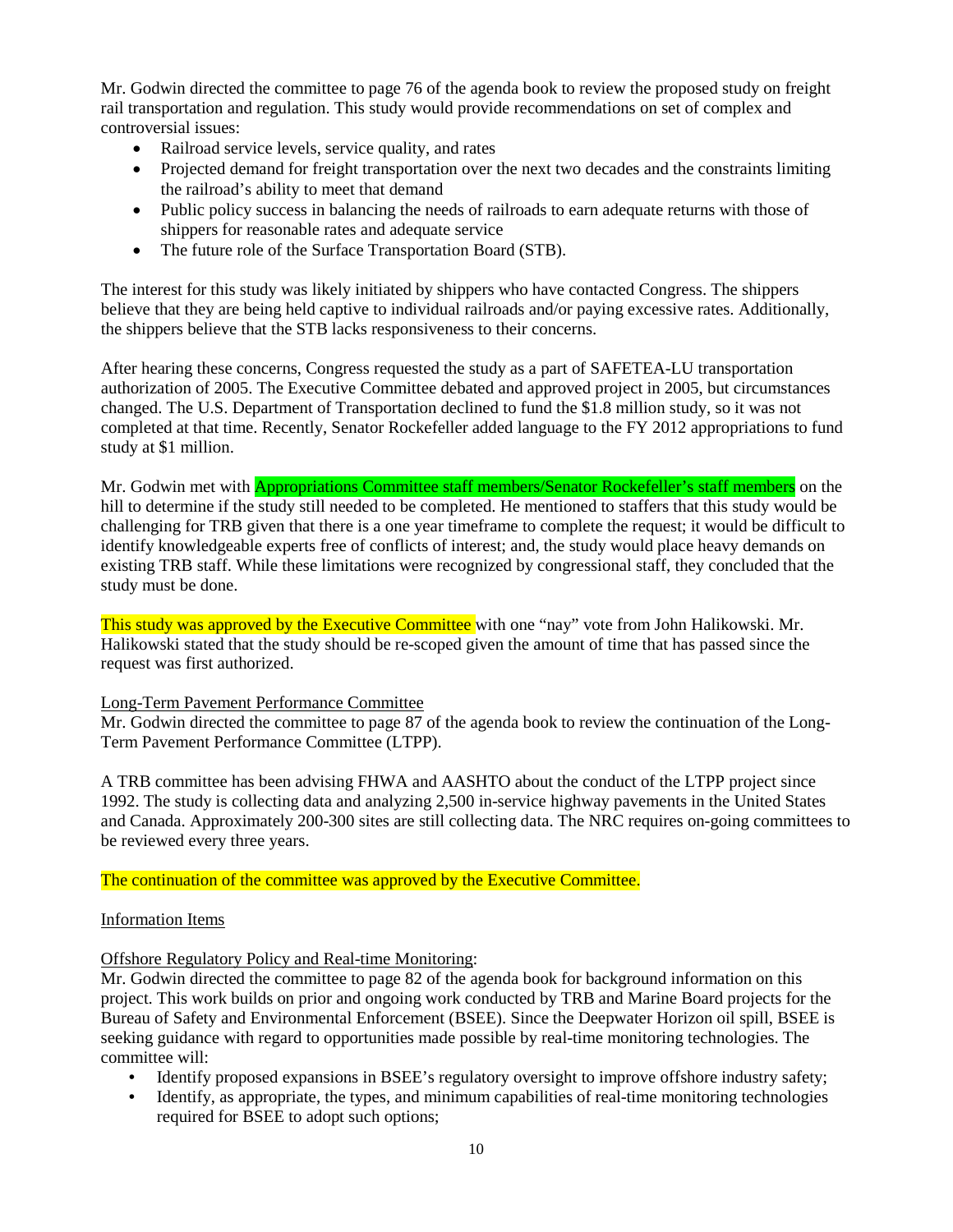- Identify the policy issues of each option, along with what is known about each option's pros and cons, and
- Consistent with available information, make recommendations to BSEE about appropriate options for the agency to pursue.

Mr. Godwin mentioned that BSEE has asked for this review, and the project is undergoing high-level review by BSEE.

#### Offshore Oil and Gas Safety Culture Workshop:

Page 86 of the agenda book provides background information on this workshop currently under discussion. Admiral Jim Watson, BSEE Director has indicated interest to the Marine Board with helping to foster dialogue with the offshore oil and gas industry on building a positive safety culture. Mr. Godwin stated that he is currently awaiting response from the BSEE Director regarding scope, size, and location of a workshop, as well as if a report is desired.

#### Self-Initiated Studies

Mr. Godwin directed committee members to page 92 of the agenda book, which provides a summary of TRB's self-initiated policy studies. The Executive Committee has initiated major policy studies over the years on topics that the Committee believes are important. The studies are either partly or wholly funded by TRB through the Policy Fund. Several self-initiated studies have been influential. Mr. Godwin expects that the Policy Fund will become more important with ever-growing federal fiscal constraints.

Mr. Godwin has tasked the SPPR with developing list of possible topics to bring to Executive Committee, such as the integration of technology into vehicles and understanding travel behavior of different generations and ethnicities without a mobile bias.

#### <span id="page-10-0"></span>**Major Update to the TRB Strategic Plan**

Mr. Skinner summarized the initial plan to conduct a new round of strategic planning, which is summarized on page 102 of the agenda book. The current strategic plan was adopted by the Executive Committee in 2007. A couple of years ago, TRB focused on improving a few areas of the plan rather than redoing the plan completely.

With the anticipated completion of the Critical Issues in Transportation and the completion of the Triennial Review, the SPPR believes that now is an appropriate time to revisit and update various elements of the 2007 strategic plan. Mr. Skinner is seeking approval from the Executive Committee to proceed with the staffdeveloped plan to conduct a full-scale strategic planning process. Mr. Skinner stated that a first draft may be ready for approval in June 2014.

The Executive Committee authorized the SPPR to move forward with developing the TRB Strategic Plan.

#### <span id="page-10-1"></span>**Marine Board Update**

Tom Leschine provided the Marine Board Report. He stated that most items were covered in Mr. Godwin's presentation; however, funding is getting more difficult for the board to obtain. Due to the efforts of Mr. Godwin and others, the U.S. Coast Guard, BSSE, the National Oceanic and Atmospheric Administration, and the U.S. Army Corps of Engineers are committed to providing funding.

#### <span id="page-10-2"></span>**Cooperative Research Programs (CRP)**

Christopher Jenks provided a status report on the National Cooperative Highway Research Program (NCHRP), Transit Cooperative Research Program (TCRP), Airport Cooperative Research Program (ACRP), National Freight Cooperative Research Program (NFCRP), Hazardous Materials Cooperative Research Program (HMCRP), and the new National Cooperative Rail Research Program (NCRRP), as detailed in the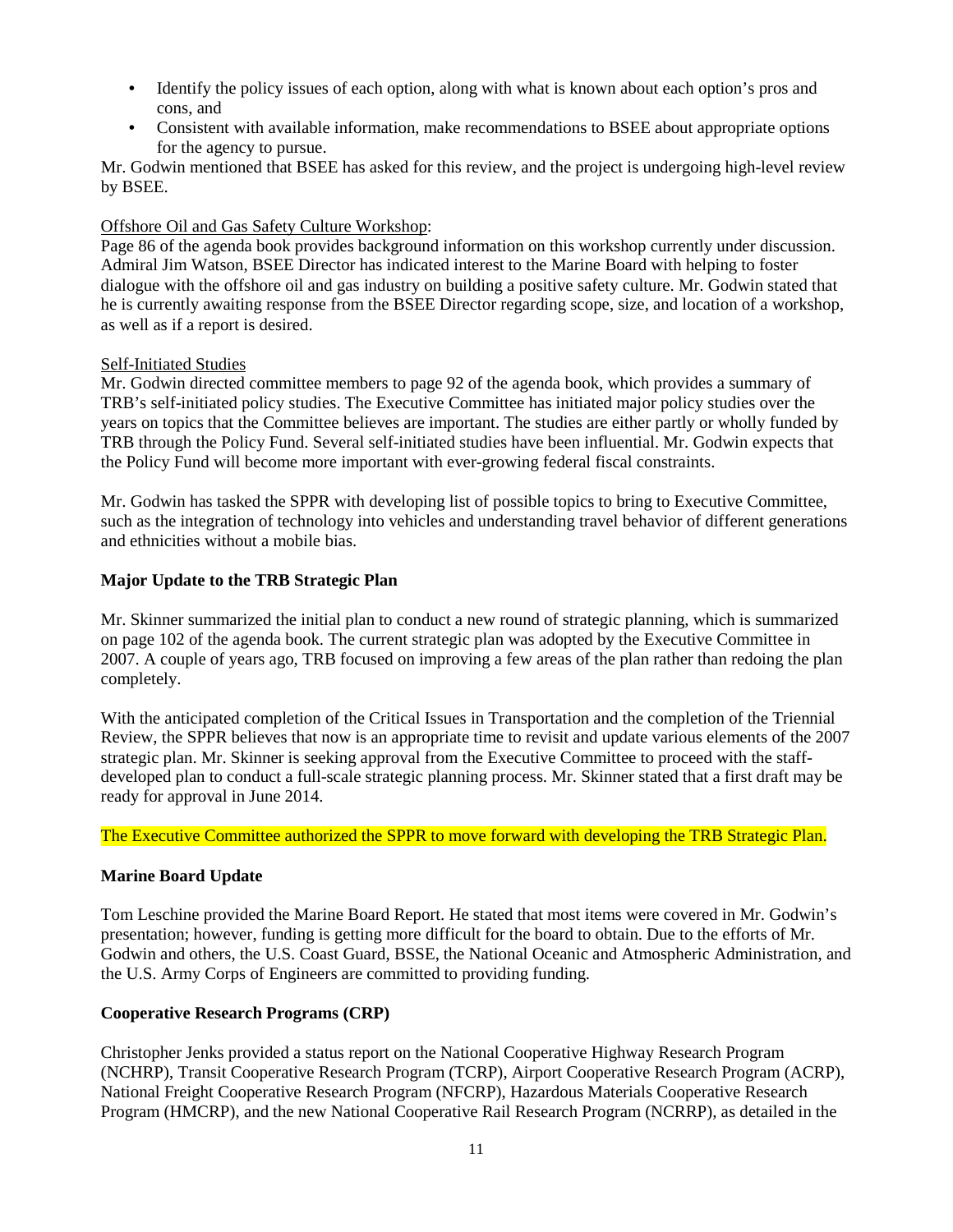Cooperative Research Programs report on page 124 of the agenda packet. He highlighted the following items:

#### <span id="page-11-0"></span>NCHRP

Crawford Jencks, Deputy Director of the Cooperative Research Program, will be retiring from TRB after a 34-year career. Mr. Jencks' position will not be filled; instead, Mr. Jenks will staff an NCHRP Program Manager position. Mr. Jenks is also working on reallocating projects to other existing staff, particularly those who are working on projects that are winding down.

Funding is in place at expected levels for FY 2013, and Mr. Jenks expects FY 2014 funding will be \$39 million. Post-FY 2014 funding will depend upon the reauthorization of the Moving Ahead for Progress in the 21st Century Act (MAP-21).

The AASHTO Standing Committee on Research met in March 2013, and they selected the FY 2014 program on assumption that MAP-21 funding will be in place. Fifty new projects have been selected, and 50 existing projects will continue during FY 2014. Further information can be found on pages 130-133 of the agenda packet.

#### <span id="page-11-1"></span>**TCRP**

According to language in congressional legislation, the Federal Transit Administration (FTA) has discretion over its transit research funding, and has provided TRB with \$3.5 million for FY 2013, a \$3 million decrease from FY 2012 amounts. Mr. Jenks stated that FY 2014 legislation currently has an authorized amount of \$7 million, but the U.S. House of Representatives' markup has allocated \$4 million for TCRP in FY 2014.

Mr. Jenks stated that the TCRP Oversight and Project Selection Committee will be deprogramming funds from TCRP projects during their next meeting in June 2013.

#### <span id="page-11-2"></span>ACRP

ACRP has been funded at \$15 million a year, and the U.S. House of Representatives' markup included the full \$15 million. The ACRP Oversight Committee will meet in July 2014 to discuss FY 2015, and they will use the \$15 million benchmark to make decisions on the 110 suggestions received for research.

#### <span id="page-11-3"></span>NCFRP and HMCRP

NCFRP and HMCRP have not been reauthorized. These programs are winding down.

#### <span id="page-11-4"></span>NCRRP

NCRRP has \$5 million a year authorized from FY 2010 to FY 2013; however, Mr. Jenks mentioned that this program is just starting and uncertainty remains regarding the longevity of funding.

#### <span id="page-11-5"></span>**Second Strategic Highway Research Program (SHRP 2)**

Ann Brach and Kirk Steudle directed members of the Executive Committee to the second Strategic Highway Research Program (SHRP 2) report (page 151 in the agenda book). Their report highlighted the following items:

Dr. Brach summarized SHRP 2's Research Program Status:

- 131 contracts have been awarded; 51 are completed
- 72 percent of contract work has been invoiced or paid
- 112 reports have been published, or are in production/review
- In addition to reports, SHRP 2 has issued 40 web tools, databases, and software applications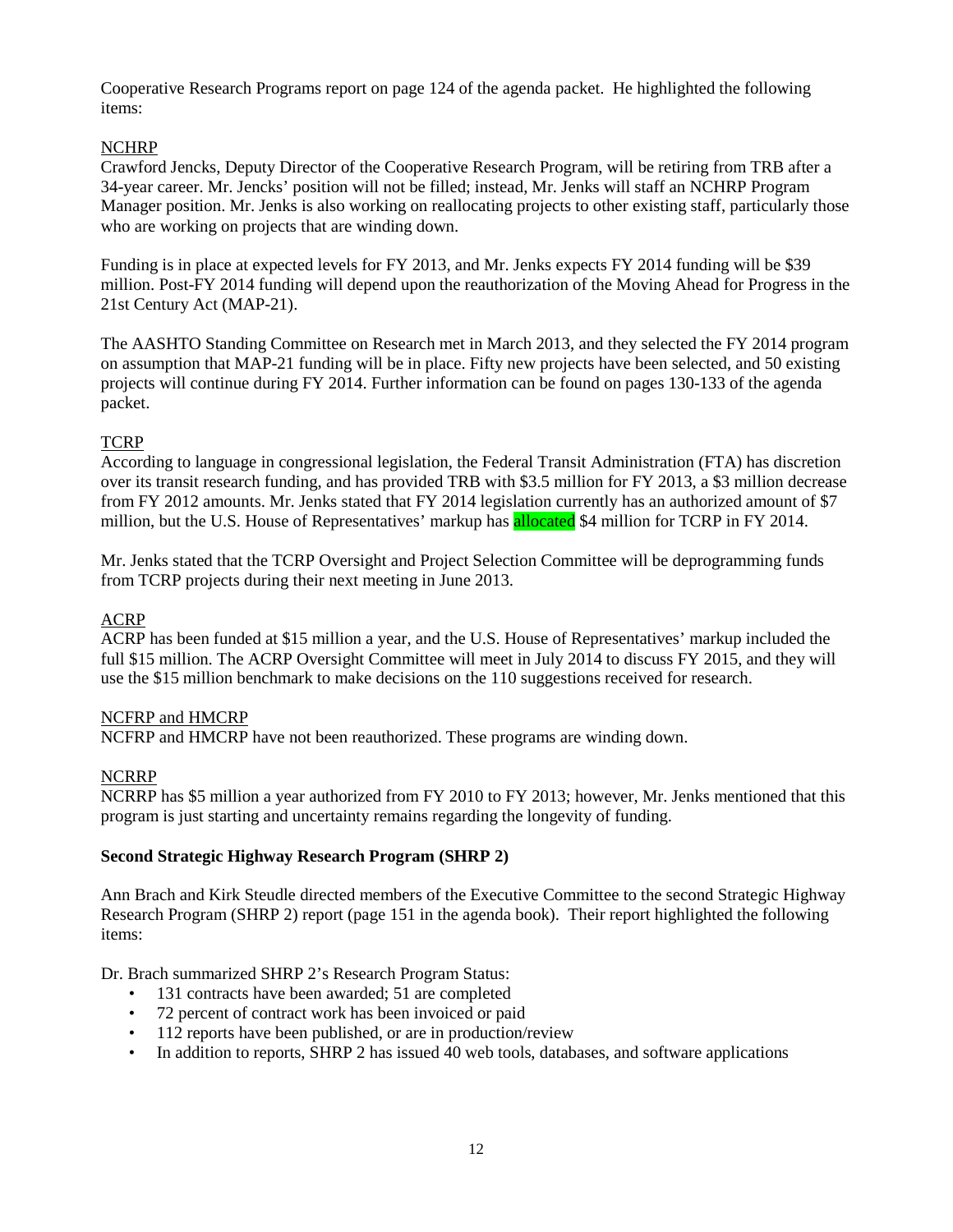Dr. Brach stated that 40 state departments of transportation have participated in SHRP 2 committees, and 37 states are involved with 119 field activities such as pilots, demos, development of specifications, and data collection.

#### <span id="page-12-0"></span>Safety Focus Area

The SHRP 2 Naturalistic Driving Study is underway. As of June 2013, 1,934 vehicles are currently equipped on the road; 3.2 million trips have been made; 386 crashes have been recorded; and, 10,560 centerline miles of roadway data have been collected. Dr. Brach reports that three analysis projects are currently underway to address road departures on rural two-lane curves, evaluate offset left-turn lanes, and understand the influence of driver inattention on crash risk.

More than 20 organizations are interested in using data from this study, including federal agencies, transportation associations, automobile manufacturers, universities, and private sector companies. Additionally, Verizon and AT&T have agreed to provide cell phone records directly to the study on the condition that participants have provided their permission. Participants with other mobile carriers can request their own records and send them to SHRP 2.

#### <span id="page-12-1"></span>Renewal Focus Area

Dr. Brach stated that fieldwork such as pilots, demos, and field tests are taking place for several products, as detailed in the agenda packet. Dr. Brach also highlighted the public release of web-based tools like GeoTechTools, and the web-tool developed as a part of the project, Renewal Strategies for the Design and Construction of Long-Life Pavements.

#### <span id="page-12-2"></span>Reliability Focus Area

The Reliability program has developed several projects to help transportation agencies integrate travel time reliability information into their analysis and design functions. For a detailed list of projects, view page 154 of the agenda book. Four teams from state departments of transportation are piloting tools to integrate travel time reliability into agency activities.

There are three projects that help ensure dissemination and knowledge transfer of the SHRP 2 Reliability research:

- A web portal about travel time reliability and SHRP 2 Reliability products
- Five Regional Operations Forums to provide education and training to transportation agencies on SHRP 2 Reliability products
- An archive of SHRP 2 data available for use by future researchers

#### <span id="page-12-3"></span>Capacity Focus Area

Capacity research explores tools and efforts that communities can employ to help make better decisions. Four pilot sites are testing several practical applications developed through the Capacity program, as detailed on page 155 of the agenda book. In addition to the pilot sites, SHRP 2 will be hosting the second international Freight Demand Modeling and Innovation Forum, which will help advance state of the practice in freight demand modeling and freight data and focus on developing public sector models to better reflect private supply chain behavior.

#### **Implementation Update**

Mr. Steudle, Chair of the SHRP 2 Oversight Committee and Implementation Advisory Committee, provided the implementation update, as detailed on page 156 of the agenda book. Implementation is being led by an FHWA-AASHTO partnership. A program-wide implementation plan and budget has been established and total funding of \$169 million will be provided through SAFETEA-LU dedicated funds, FHWA MAP-21 funds, and state planning and research contributions.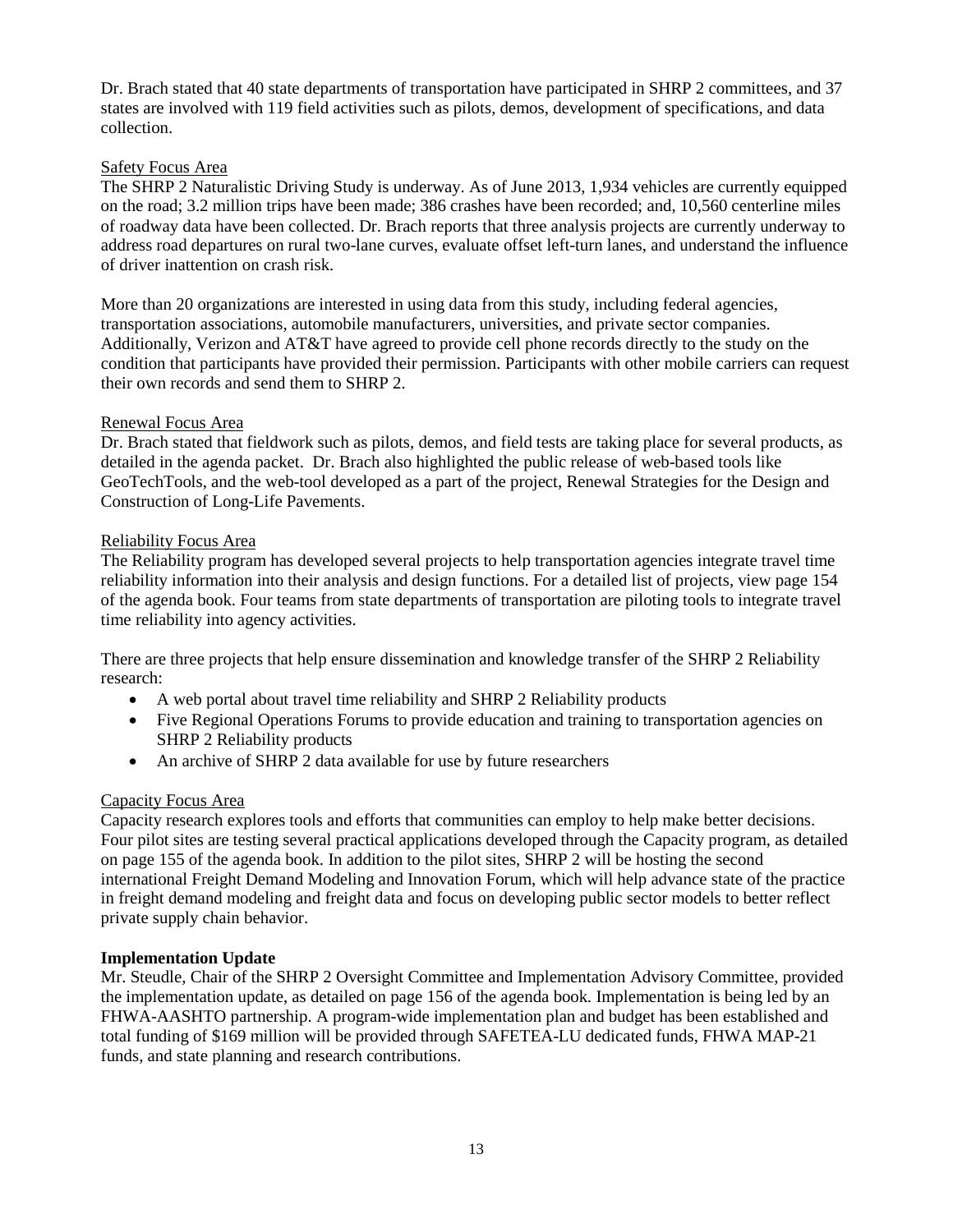The first-round implementation assistance selections were announced in May 2013, and included 34 state departments of transportation and the District of Columbia, 11 metropolitan planning organizations, and 1 tribal entity. A total of 108 projects were undertaken through the program:

- R04 Innovative Bridge Designs for Rapid Renewal: 9 projects
- R09 Managing Risk in Rapid Renewal Projects: 2 projects
- R10 Innovative Strategies for Managing Complex Projects: 5 projects
- R26 Preservation on High-Volume Roadways: 51 projects
- C06 Implementing Eco-Logical: 14 projects
- L01/06 Organizing for Reliability Tools: 27 projects

Mr. Steudle stated that the levels of assistance for these projects varied, and includes two proof-of-concept pilots, 74 lead adopter projects, and 24user incentives. Limited technical assistance is being made available to 8 states

A second solicitation is planned for Summer/Fall 2013, and will include the following products:

- C19 Expedited-Schedule Case Studies
- R07 Performance Specifications for Rapid Highway Renewal
- R09 Managing Risk in Rapid Renewal Projects
- R16 Railroad-DOT Institutional Mitigation Strategies

Mr. Steudle provided the 2013 schedule for the second round of implementation:

- Week of July  $22$  Product webinars
- August 2 Implementation Assistance Program Round 2 Opens
- September 6 Final date for applications
- October 4 Final recommendations for assistance

Mr. Steudle explained that implementation for SHRP 2's Safety projects are more complex than the other research areas because of the very large and rich data set collected by the Naturalistic Driving Study. Planning is underway to ensure access to and maintenance of the data for up to 30 or 40 years. An FHWAfunded report from the USDOT's Volpe Center and an NRC-appointed advisory committee are examining this issue. The NRC letter report recommended that a phased approach be taken. The first phase will last approximately five years, and \$25 million will be set aside for operation and maintenance of the dataset. The NRC letter report concurred with the Volpe report that NRC ownership presents the easiest transition.

Lastly, Mr. Steudle outlined SHRP 2's communications and outreach planning. Bi-monthly, product-specific webinars branded as "SHRP2 Tuesdays" are timed with implementation opportunities. As many as 20-30 state visits are being conducted, and briefings about the SHRP 2 program are taking place at AASHTO regional and committee meetings. Mr. Steudle also highlighted that information can also be found on the GoSHRP2 web site.

#### **Lunch Break**

The Executive Committee recessed at noon for lunch.

#### **Afternoon Session**

The Executive Committee reconvened at approximately 1:15 p.m.

Bud Wright, Executive Director of AASHTO, and Michael Melaniphy, Executive Director of the American Public Transportation Association (APTA) discussed congressional policy and funding issues prior to the Policy Session.

Mr. Melaniphy stated that the American Association of Railroads and APTA have recently participated in congressional testimonies about positive train control and rail safety. Mr. Melaniphy also mentioned that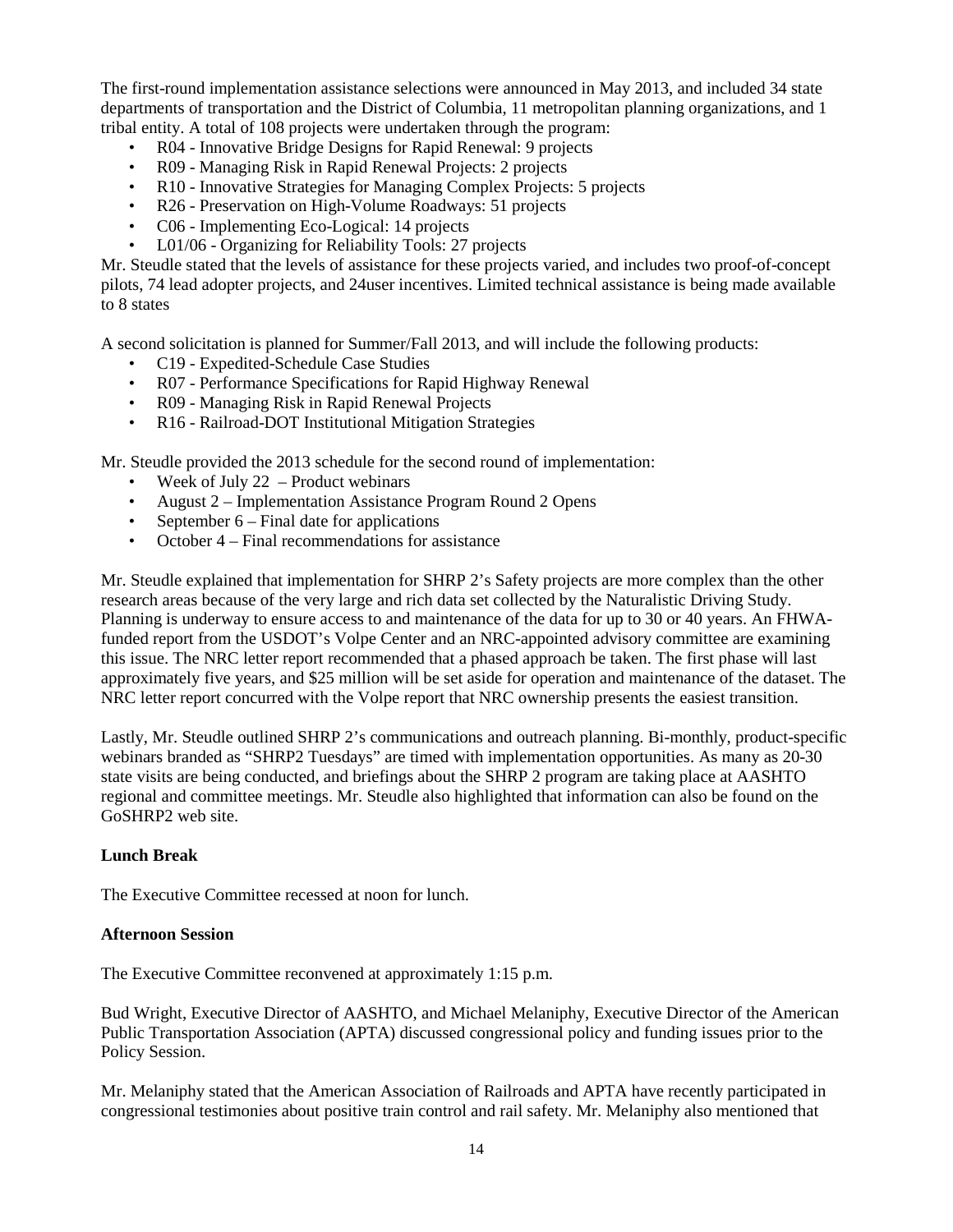transit funding is expected to stay relatively flat as a result of MAP-21. APTA is currently looking at innovative approaches for funding transit, such as tax credit bonds and federal credit packages. The U.S. House of Representatives markup for FY 2014 has funded the FTA at \$10.7 million, which is less than authorizing levels. The House has a lower allocation than the U.S. Senate.

Mr. Wright provided perspectives about the Water Resources Development Act, MAP-21, and the Highway Trust Fund. Regarding the Water Resources Development Act, Mr. Wright reports that the Senate moved forward successfully, and the bill is now with the House Transportation and Infrastructure Committee.

AASHTO is particularly interested in the MAP-21 authorization. Mr. Wright hopes this legislation will be the main focus of House Transportation and Infrastructure and Environment and Public Works committees. However, a major concern of Mr. Wright's is the Highway Trust Fund, which will be insolvent at the end of FY 2014. Mr. Wright stated that the money flowing into the Highway Trust Fund cannot sustain current spending levels, and he conjectures that a long term sustainable source of user-based revenue must be identified. Mr. Wright believes that transportation researchers and practitioners need to engage with Congress about the importance of transportation and a multimodal network in both their states as well as the national economy.

#### <span id="page-14-0"></span>**Policy Session: New Information and Telecommunication Technology Applications to Transportation: Opportunities and Challenges (Part 1 of 2)**

Chair Butler welcomed the policy session panelists and expressed the committee's appreciation for their participation in the session.

Members of the panel included:

- David Green: Corporate Fellow, Oak Ridge National Laboratory
- Amy Myers Jaffe: Executive Director, Energy and Sustainability, University of California, Davis
- James Corbett: Professor, College of Earth, Ocean, and Environment, Civil and Environmental Engineering, College of Engineering, University of Delaware
- Matt Miyasato: Deputy Executive Officer, Science and Technology Advancement, South Coast Air Quality Management District

A summary of the presentations and the ensuing discussion are captured in the rapporteur's presentations included in the Policy Session Rapporteur's Summary section of these minutes.

<span id="page-14-1"></span>Chair Butler called a recess to the meeting at 5:30 p.m.

#### **June 21, 2013**

Chair Butler called the Executive Committee back in session at 8:30 a.m.

#### <span id="page-14-2"></span>**Policy Session: New Information and Telecommunication Technology Applications to Transportation: Opportunities and Challenges (Part 2 of 2)**

#### Policy Session Rapporteur Summary

Summary observations were drawn by Chris Hendrickson from the previous day's presentations. Dr. Hendrickson is the Duquesne Light University Professor of Civil and Environmental Engineering at Carnegie Mellon University.

Despite innovations in multimodal transportation, interest in protecting the environment, and importance of energy independence, America continues to rely primarily on petroleum as its sole source of fuel for all modes of transportation. Although petroleum use has been pervasive across all transportation modes, some strides have been made to diversify the energy portfolio of some transportation modes. For example, from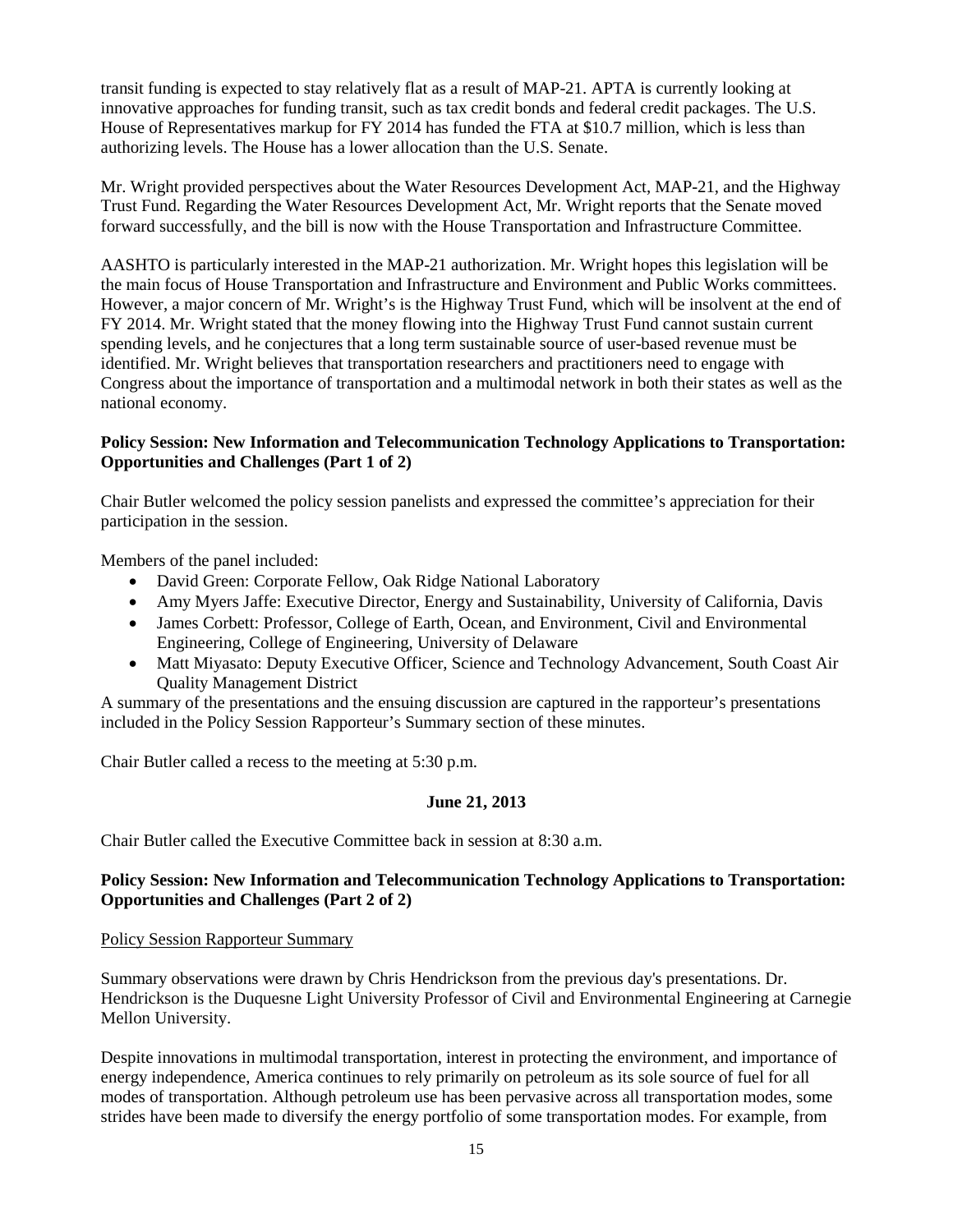1965 to 1975, miles traveled by light duty vehicles increased at the same pace as fuel consumption. From 1975 to 2010, vehicle travel has increased however fuel consumption has not increased at the same rate. Within the past decade, vehicle miles traveled has decreased, and with that, so has the need for fuel.

Ms. Myers Jaffe discussed that policy options for transportation fuel consumption have taken a "business as usual approach." Instead of transitioning away from petroleum, policy makers have tried to increase light duty vehicle fuel efficiency, use ethanol fillers, and transition heavy duty vehicles to natural gas. Greenhouse gas emissions, air emissions, and petroleum imports have been somewhat lowered because of these efforts. However, major shifts away from petroleum remain to be seen.

Dr. Hendrickson summarized Dr. Green's remarks that researchers are currently making strong business cases to move vehicles away from petroleum-based fuels to options like electrification, hydrogen, or fuel cell technology. Models developed for the NRC publication, *Transitions to Alternative Fuels and Vehicles*, explores using a combination of energy platforms for vehicles to help reach greenhouse gas emissions targets. Dr. Hendrickson emphasized that simply investing in plug-in electric vehicles will still create high emissions. However, electrification for other modes like rail may work, especially if it's being used for auxiliary power.

Policy session presenters also mentioned that resources like biofuels and natural gas are plentiful in the United States, and could serve as interim fuel sources as fuel cells and hydrogen are in the development phase for light duty vehicles. Natural gas is a proven technology and reserves are plentiful. Biofuels may also be a good transition fuel, as it has been used for several years in gasoline. Current biofuels like ethanol or corn-based fuels do present problems, according to Dr. Hendrickson. Fuels made from corn or sugar may disrupt food supply, water use, and land consumption. Fuels like algae and cellulosic fuels are currently being researched.

Beyond technology improvements, Dr. Hendrickson emphasized that non fuel-based policy options are also available, such as planning land use differently, modal changes to improve efficiency, congestion management strategies, the potential of autonomous vehicles improving driving cycles and fuel consumption, and teleworking, to name a few.

The presenters recognized potential opportunities, but were not remiss to highlight the barriers preventing change to the status quo. The implementation of many of these new fuel options will require simultaneous infrastructure and vehicle changes. Subsidies are essential to overcome current economic hurdles, but government has little interest in investing in infrastructure. Also, Dr. Hendrickson mentions that there is no guarantee that technologies like fuel cells are going to work, which makes it challenging for the market to invest in these technologies.

Dr. Hendrickson closed with mentioning the research implications and opportunities for TRB to influence the policy debate about emerging fuels. He states that TRB may want to engage new stakeholders in the fuel, utility industry and create partnerships to generate potential policy options. TRB may want to research fuel technology innovations with other issues like land use and bicycling. TRB may want to explore ways to increase the diversity of vehicle fleets.

#### <span id="page-15-0"></span>**Future Policy Session Topics**

Russell Houston provided an overview of the SPPR's suggested topics for the January 2014 policy session (tab 6B of the agenda book).

The Executive Committee decided to explore "The Nation's Aviation System," specifically, the impact of global alliances on competition, service in less-dense corridors, the Next Generation Air Transportation System (NextGen), and impacts on the environment. Presenters may provide the current state of the infrastructure and industry, but will also include specific policy debates relating to technology and funding.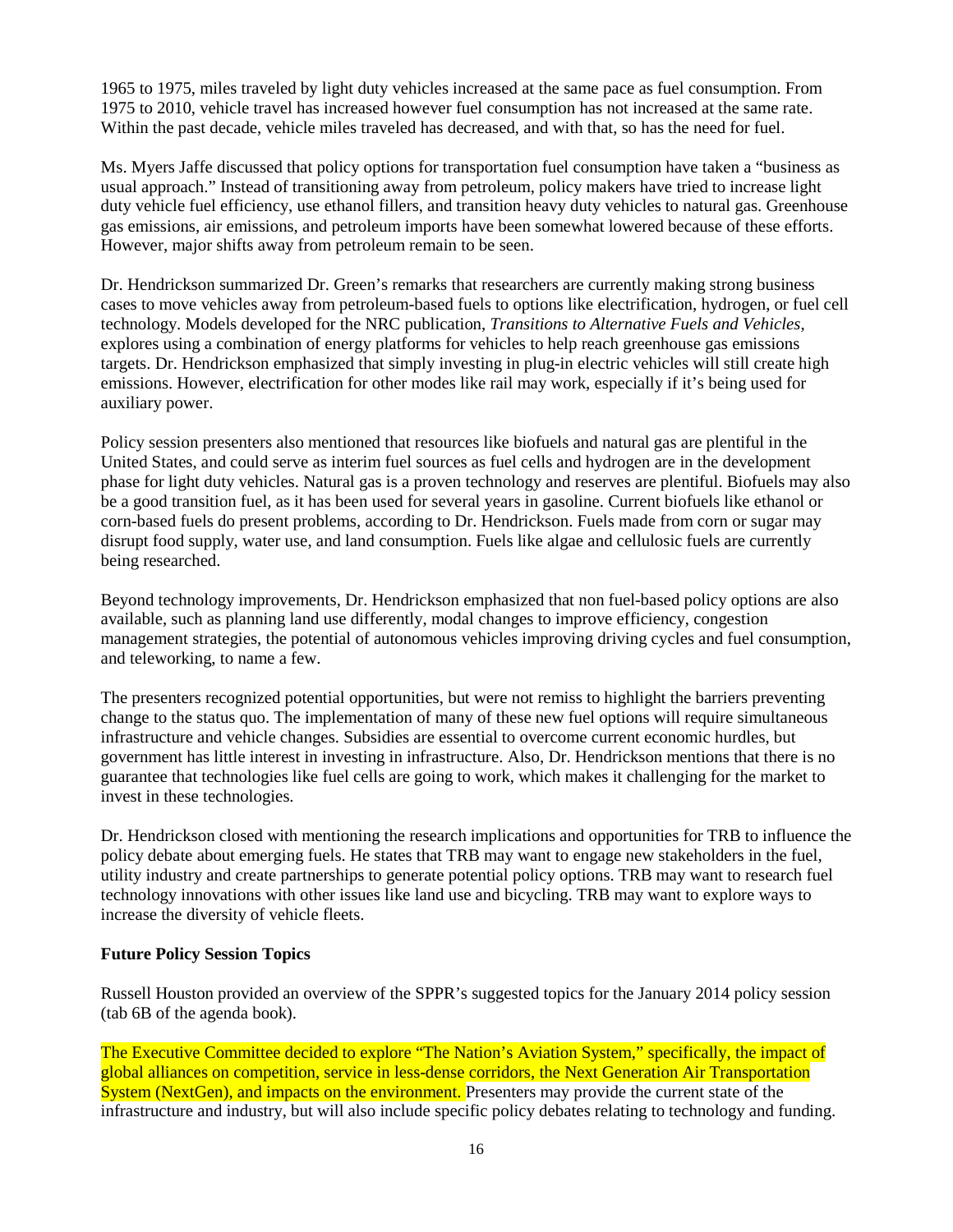#### <span id="page-16-0"></span>**International Activities**

Sandra Rosenbloom provided a report to the Executive Committee as the Committee's International Secretary. Highlights from Rosenbloom's presentation are as follows:

- TRB as an organization is becoming more international.
- TRB is signing more memoranda of understanding, and cooperation among international institutions continues to grow. Two years ago, RITA and the European Commission agreed to hold four workshops. The first workshop was held two weeks ago and was about freight. The next workshop will be in Paris focusing on the implementation of research.
- TRB has a large international presence on our committees. Committees have reserved slots for international participants.
- Dr. Rosenbloom expects the interaction with our international partners will continue to grow.

#### <span id="page-16-1"></span>**Administration and Finance Division**

Mr. Gary Walker summarized the Administration and Finance Division report (page 171 of the agenda book). During his presentation he reported that:

- Program spending has grown significantly in recent years as a result of SHRP 2-associated activities and contracts.
- TRB will see steadily decreasing expenditures in the next few years as SHRP 2 winds down from a high of \$41 million in 2011, with the program anticipated to end in the second quarter of 2015.
- NCHRP and ACRP are not experiencing contraction, while funding for other cooperative research programs like TCRP, NCFRP, and HMCRP have been reduced.
- Finances for the other TRB divisions remains stable with relatively minor fluctuations from year to year. TRB remains the largest of the program units in the National Academies.
- TRB has had recent success generating revenue. Self-generated income currently covers 35 percent of TRB's operational costs. State departments of transportation provide 45 percent of TRB's Core Program funding, FHWA finances 13 percent, while 7 percent is provided by other sponsors.
- Within the next two years, TRB is anticipating a reduction of support from state departments of transportation and FHWA. Mr. Walker states that this reduction can be sustained for next two years. The Finance Committee's approved budget for the remainder of this triennium incorporates a planned drawdown of the Reserve Fund. It is anticipated that by the end of FY 2015 the reserve fund balance will be 93 percent of the Core Program budget, which is within industry standards.

### <span id="page-16-2"></span>**Subcommittee on Planning and Policy Review (SPPR)**

Dr. Rosenbloom, Chair of the SPPR, presented the SPPR report. Dr. Rosenbloom described the role of the subcommittee (page 175 of the agenda book), which is charged with providing guidance and input to TRB between meetings of the Executive Committee. She noted that the SPPR met on April 4, 2013:

- The SPPR has produced a draft of the *Critical Issues in Transportation* publication. The draft has been approved and the SPPR recommends its adoption by the Executive Committee. Dr. Rosenbloom stated the importance of this document, as it is used by students, media, and others.
- *Critical Issues in Transportation* covered the performance of transportation, safety, the link between energy and environmental issues, funding challenges, and the need for innovation and information dissemination.
- The publication describes each issue on a broad level, and is designed for use by a general audience.

The Executive Committee approved the Critical Issues in Transportation draft, pending minor changes. Chair Butler suggested a dissemination timeline to publicize the release of the publication and suggested various avenues of dissemination, including a social media campaign.